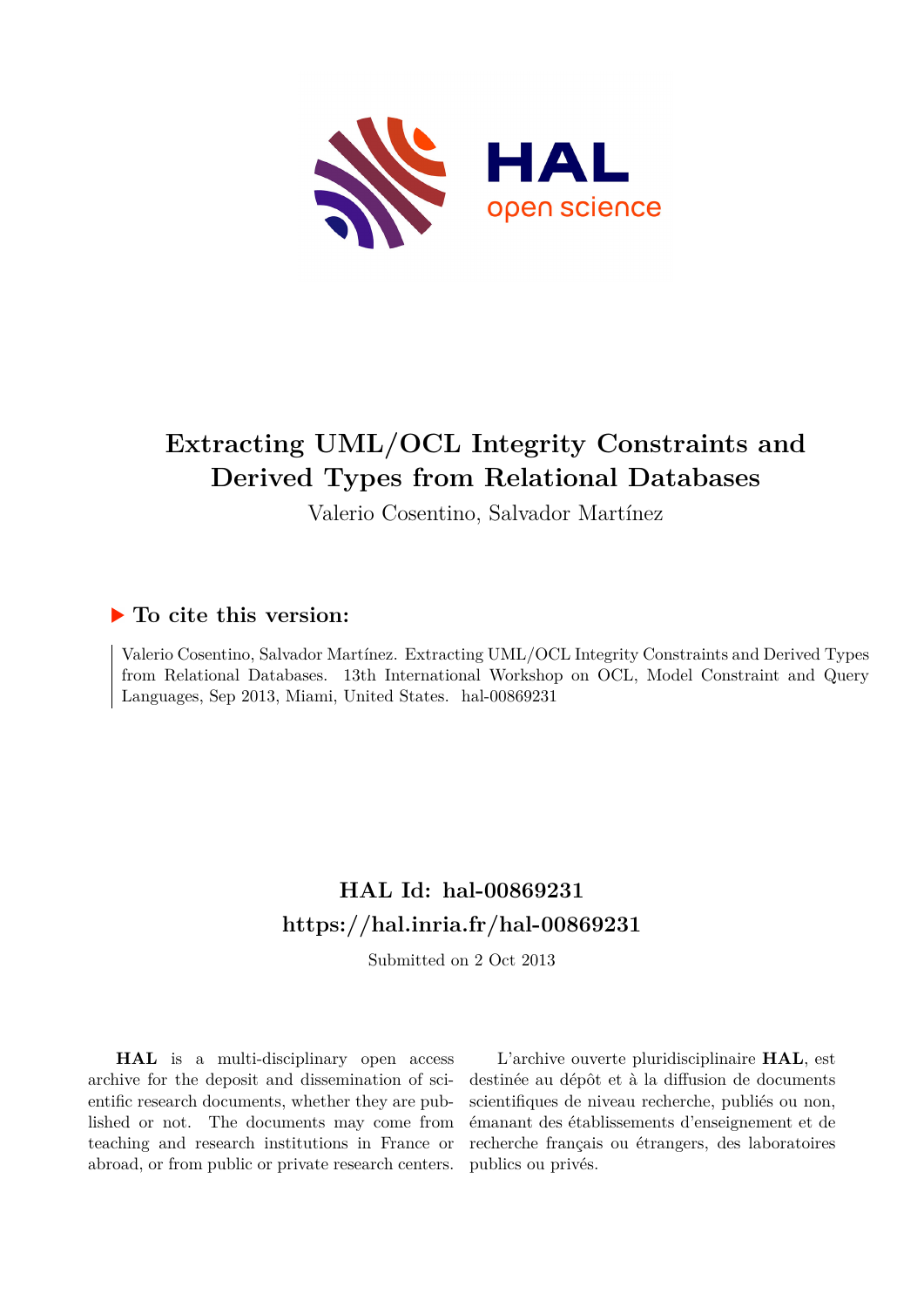## Extracting UML/OCL Integrity Constraints and Derived Types from Relational Databases

Valerio Cosentino, Salvador Martínez

AtlanMod team, Mines Nantes & INRIA & LINA, Nantes, France {valerio.cosentino, salvador.martinez}@mines-nantes.fr

Abstract. Relational databases usually enforce relevant organizational business rules. This aspect is ignored by current database reverse engineering approaches which only focus on the extraction of the structural part of the conceptual schema. Other database elements like triggers, views, column constraints, etc. are not considered by those methods. As a result, the generated conceptual schema is incomplete since integrity constraints and derivation rules enforced by the database are not represented.

In this sense, this paper extends existing approaches by enriching the generated (UML) conceptual schema with a set of OCL integrity constraints and derivation rules inferred from the database schema. Our method has been implemented in a prototype tool for the Oracle database management system.

### 1 Introduction

Relational databases play a key role in most organizations storing the data they need for their business operations. To make sure the data is consistent, a set of integrity constraints is defined as part of the database schema. These constraints must be obviously aligned with the organizational policies and rules.

Therefore, it is very important these constraints evolve together with the own organization as it adapts to the changing needs of the market. Unfortunately, discovering and understanding the set of business rules enforced by a given database system is a timeconsuming and error-prone activity since it implies querying/browsing the database dictionary to extract and analyze the retrieved data. Note that, even if SQL is a standard language, each vendor presents slight variations on the SQL language they support and use a completely different structure for their data dictionary which makes the process different for each database management system (DBMS).

To facilitate the comprehension of the enforced rules and their evolution, we believe the rules must be described using an homogeneous representation and at a higherabstraction level. In this sense, this paper presents a new model-based reverse engineering approach able to extract a conceptual schema (CS) out of a running database where the CS is expressed as an UML class diagram extended with a set of Object Constraint Language (OCL) expressions to represent the integrity constraints and derivation rules contained in the database schema. Each OCL expression is the direct translation at the conceptual level of either one of the database constraints (e.g., CHECK constraints, keys or even constraints enforced by means of triggers) or view definitions. To the best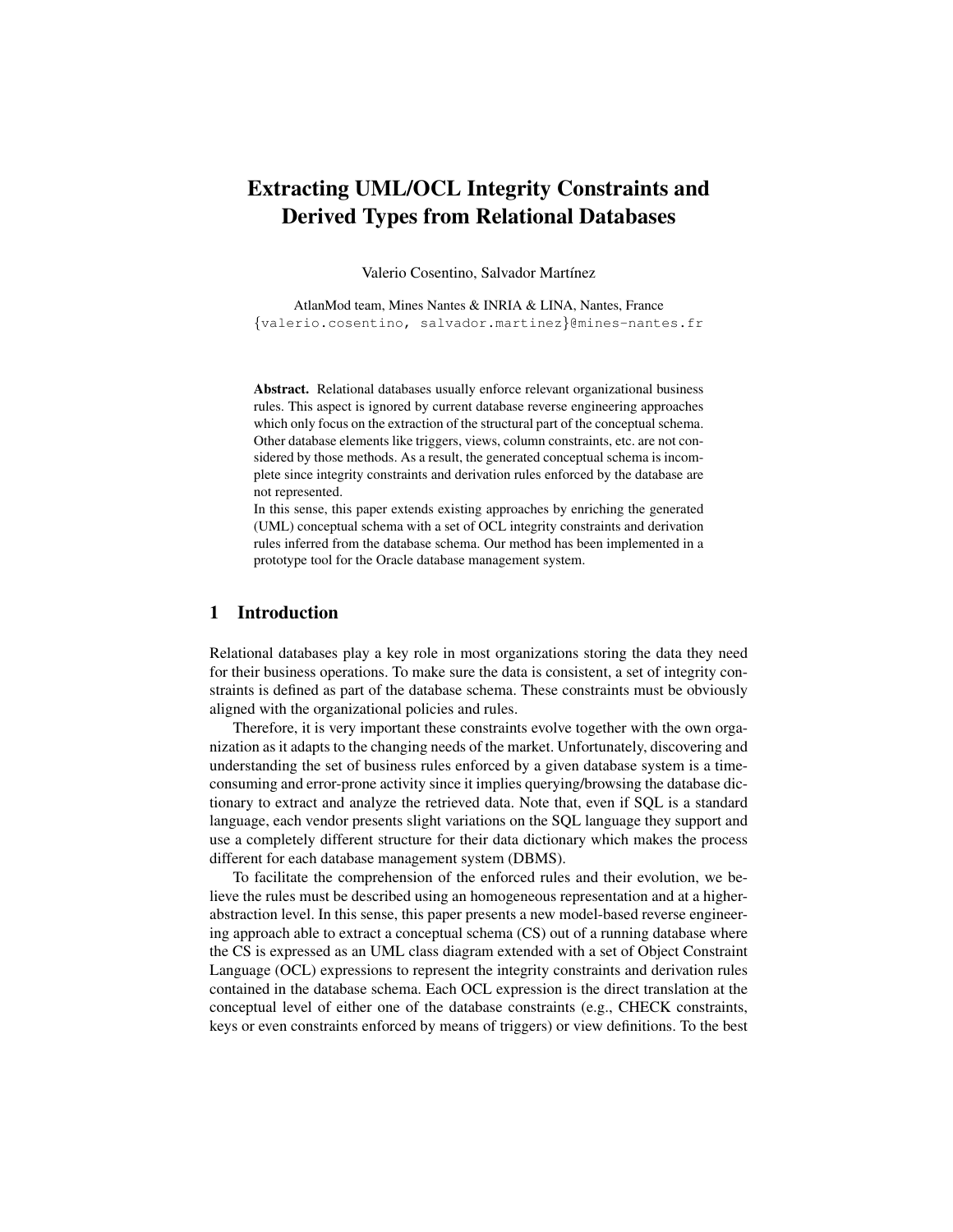of our knowledge, ours is the first reverse engineering method to cover these two aspects.

Without loss of generality, we particularized our method for the Oracle DBMS. Moreover, our solution is based on the principles of Model Driven Engineering (MDE) which facilitates reusing the plethora of available model-based tools for manipulating and processing the obtained models.

This paper is structured as follows: Section 2 presents the state of the art; Section 3-5 describes the proposed approach; Section 6 concludes this paper.

## 2 State of the Art

The integration of conceptual models and database applications is a research domain that has been explored extensively. On the one hand, approaches to translate UML class diagrams to database schemas and the embedded OCL constraints into integrity constraints have been proposed  $([1], [2])$ . On the other hand, the extraction of class diagrams out of database schemas has been largely studied as well ([3], [4], [5], [6]). Nevertheless, these works do not cover the views or constraints (beyond primary and foreign keys) also included in the schema. The possibility of representing database views within UML models has been analysed in [7]. There, the author shows how the notion of relational database views can be correctly expressed as derived classes in UML using OCL constructs and relying on the expressiveness of OCL as query language[8], but no method is proposed to automatically infer those OCL expressions from the actual database view definition.

Reverse engineering of database constraints is partially covered in [9], where an approach for rephrasing constraints using the Semantics of Business Vocabulary and Business Rules (SBVR) notation is presented. Nevertheless, only a small subset of column constraints (CHECK and NOT NULL) is supported. Our work supports a much richer set of database constraints (including constraints enforced by means of triggers) and also view definitions.

### 3 Approach Overview

Our reverse engineering method (shown in Fig. 1) is composed by two steps: Model Extraction and Constraint Extraction.



Fig. 1. Discovery process overview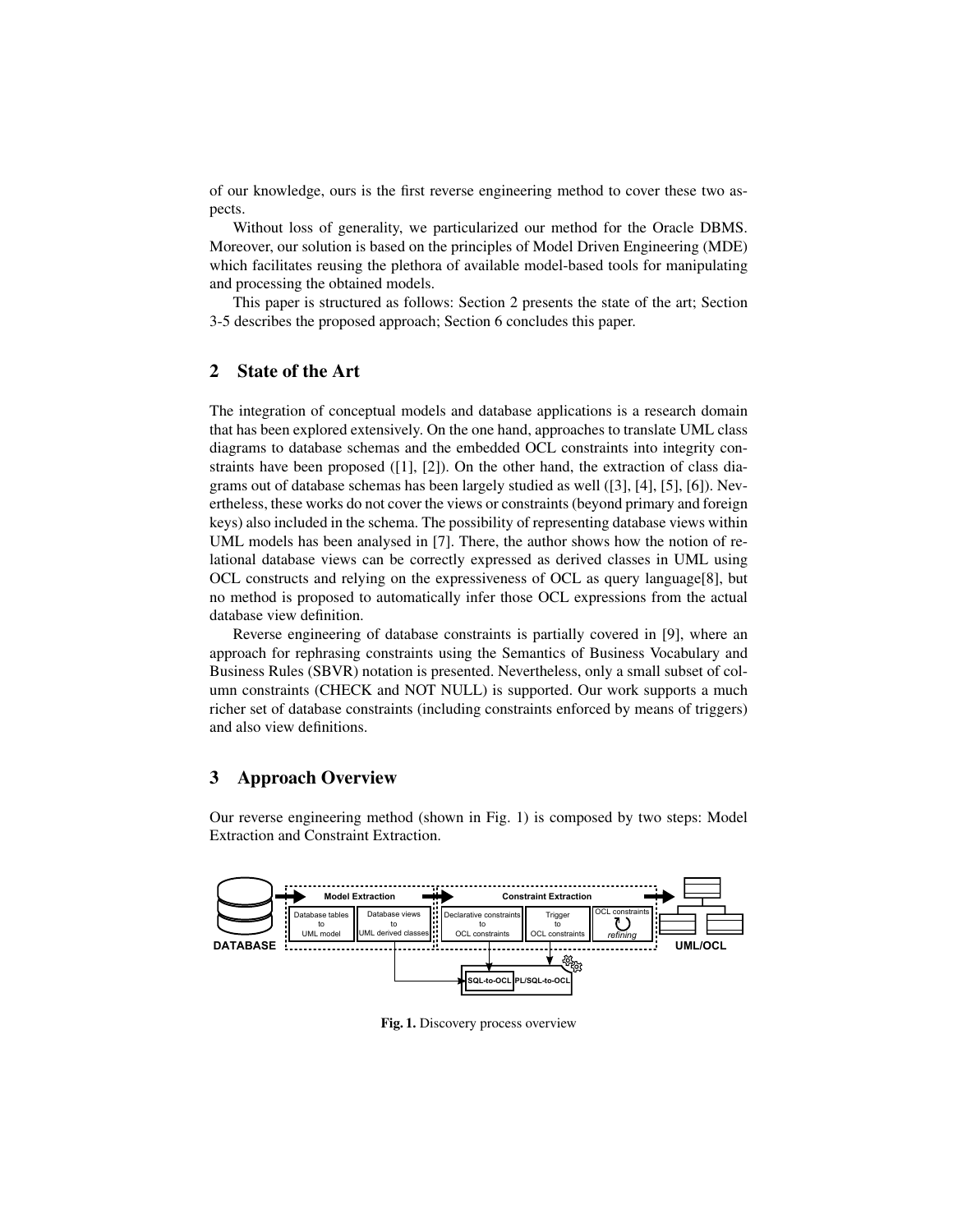Model Extraction focuses on the extraction of the structural elements of the schema. It is composed by two operations respectively dedicated to create the UML classes and associations corresponding to the database tables and their relations, and to extend the obtained model by adding a set of derived classes to represent the database views.

Constraint Extraction focuses on inferring the OCL expressions required to complement the UML model. Substeps of this method cover the declarative constraints (CHECK, UNIQUE,...) and the analysis of triggers  $<sup>1</sup>$  since, beyond other applications,</sup> triggers can also be used to enforce complex integrity constraints. Key elements in this step are the SQL-to-OCL and PL/SQL-to-OCL transformations, which are used to map SQL and PL/SQL constructs to OCL. Since triggers often merge SQL and procedural code, SQL-to-OCL is included in PL/SQL-to-OCL.

In the following, these steps are described in detail.

### 4 Model Extraction

The Model Extraction phase translates tables and views into an equivalent set of classes and associations in an UML class diagram.

As typically done in existing approaches, each table generates a class (or an association class) in the CS and table columns (except for foreign keys) are mapped into attributes of the corresponding class. Foreign keys are used to create associations between the classes, while the corresponding cardinalities can be calculated by performing SQL queries on the data stored in the database[10].

The type of the attributes depends on the type of the columns. Character data types  $(CHAR(n), VARCHAR2(n), etc.)$  are transformed to String types. Number and datetime data types (Integer, Float, Date, etc.) are transformed into their equivalent UML types: Integer, Real and Date. The Number(precision, scale) is transformed into an Integer data type when precision is zero and into a Real type otherwise. Other Oracle data types can be represented by defining new data types in the UML model.



Fig. 2. Database schema to conceptual schema

As an example, Figure 2, shows the mapping of a simple human resources database system. Tables *Employee*, *Job* and *Department* are translated into the equivalent UML

<sup>&</sup>lt;sup>1</sup> The SQL standard also includes a CREATE ASSERTION statement to specify complex constraints but none of the major database vendors support it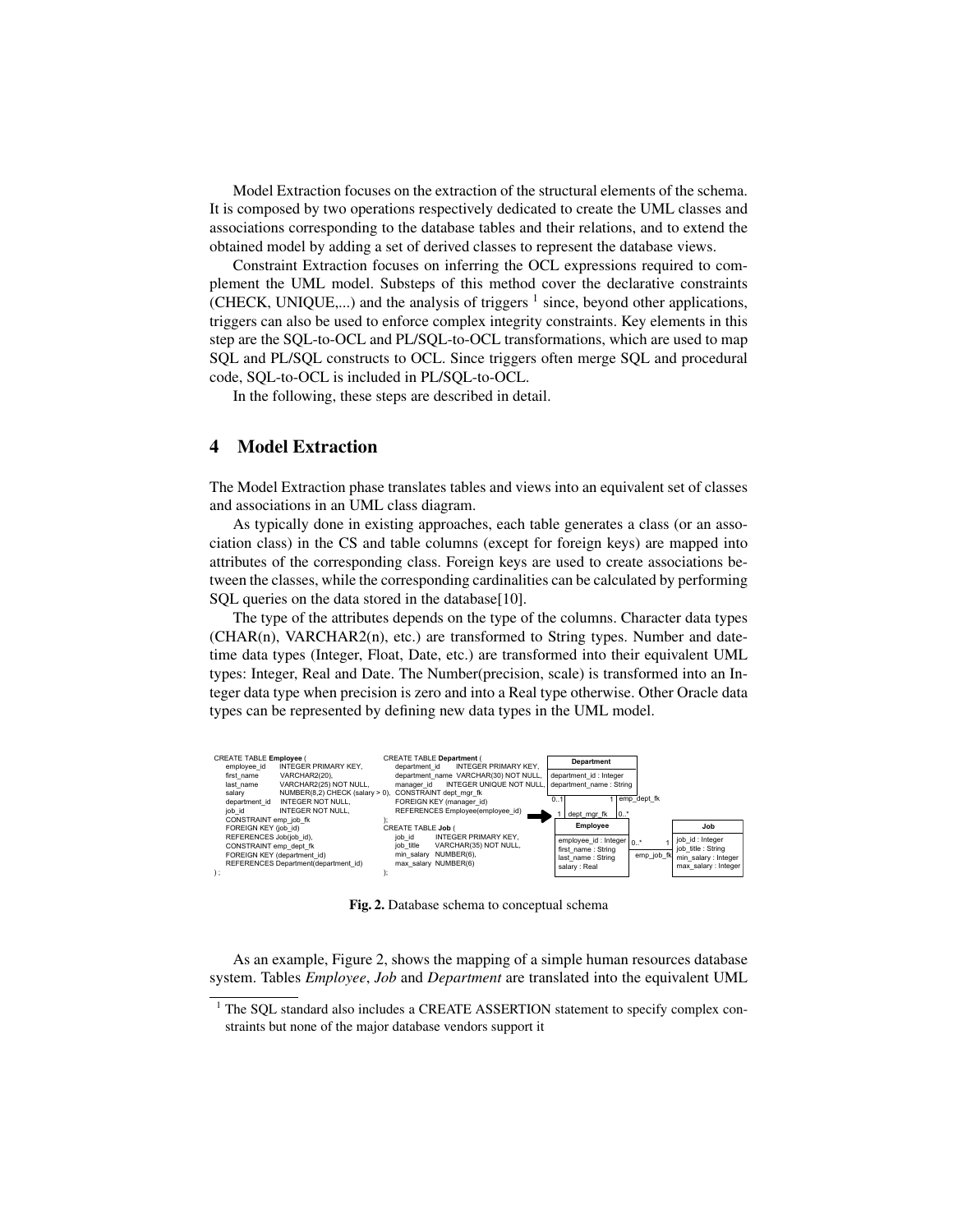classes. An *Employee* in the UML model is defined by the attributes *employee ID*, *first name*, *last name* and *salary*. These attributes are derived from columns where no foreign key constraints are defined. The foreign keys are translated into UML associations; therefore an *Employee* has one *Job* (i.e., *emp job fk*) and belongs to one *Department* (i.e., *emp dept fk*). Accordingly to the previous mappings, a *Department* is described by an unique *department id*, its *name* and the manager leading it (i.e., *dept mgr fk*). Finally, a *Job* is depicted by an unique *job id*, by its *title* and the corresponding *maximum* and *minumum* salaries for that job.

Besides this basic process, the model extraction phase also creates an additional class for each database view. In this case, the UML class is derived and has as attributes the names and corresponding types of the columns that are selected in the view definition. The derivation rule for the class is created by translating the view select expression as described in the next section.



Fig. 3. Mapping of a database view

In Fig. 3, the mapping of a view is depicted. The view represents the projection of *Employees* (*first* and *last* names) per *Department*, that is identified by its *name*. The columns in the SELECT clause (i.e., *first name*, *last name* and *department name*) are the attributes of the UML derived class; while their types (i.e., String in this case) are derived by mapping the built-in data type VARCHAR2 used to define those columns.

#### 5 Constraint Extraction

Once we have generated the UML model we can enrich it with the set of OCL expressions to represent the constraints and derivation rules in the database schema.

#### 5.1 Declarative Integrity Constraints to OCL constraints.

This step covers the declarative integrity constraints specified within the table creation statement. The context for all these constraints is the class representing the table in the UML diagram.

Figure 4 shows the patterns used to generate the OCL constraints corresponding to the PRIMARY KEY, UNIQUE, NOT NULL and CHECK constraints<sup>2</sup>.

<sup>&</sup>lt;sup>2</sup> Note that due to the high expressiveness of the OCL language, different OCL expressions can represent the same semantic constraint so other equivalent alternatives are also possible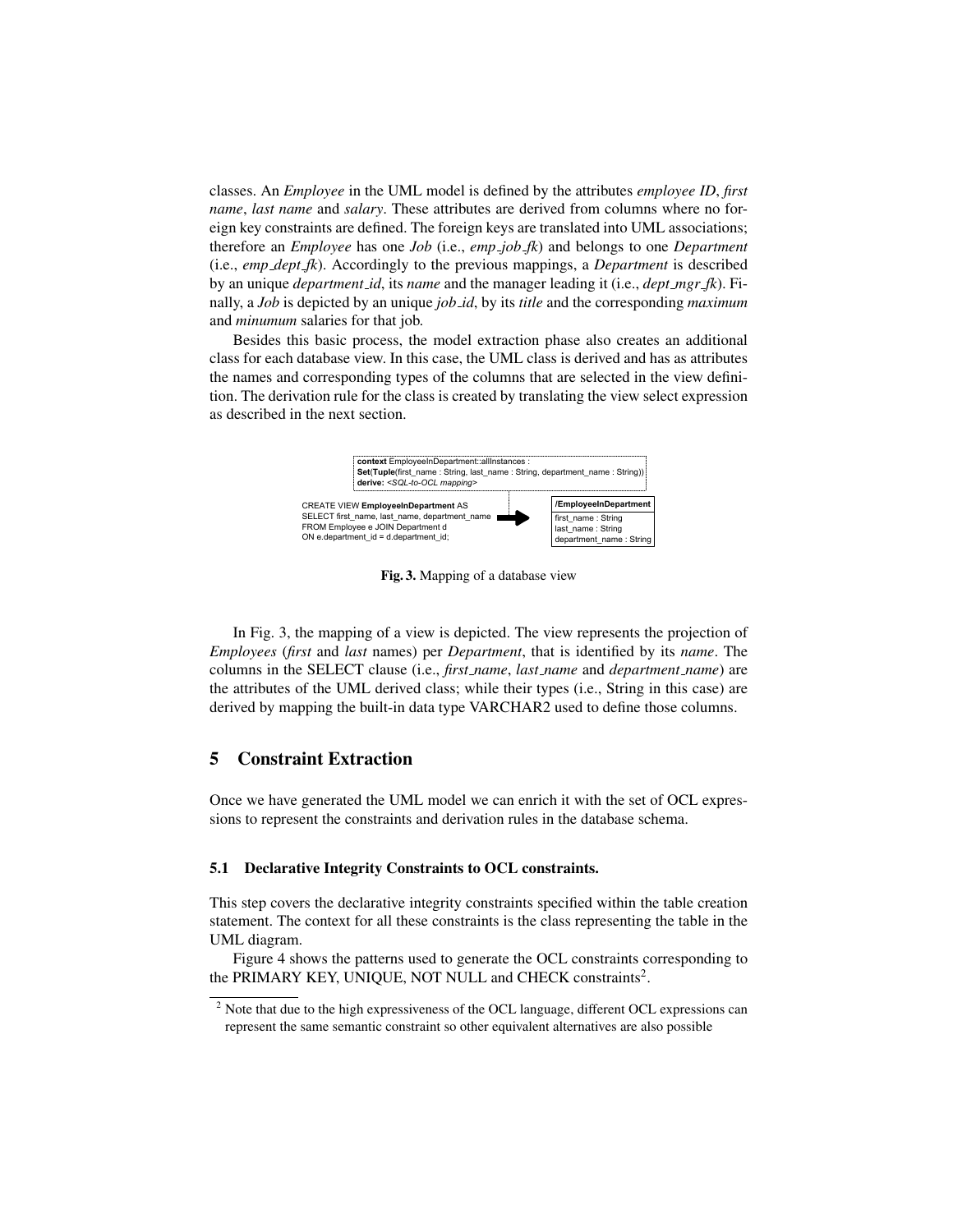

Fig. 4. Mapping of Declarative integrity constraints

The name of the table (i.e., table name) and columns (i.e., col A) are mapped respectively to the corresponding UML class (i.e., classtable\_name) and attributes (i.e.,  $attr_{col. A}$ ). In addition, the name of the table in lowercase is used as name of the iterator within the corresponding OCL operations.

#### 5.2 SQL-to-OCL transformation

This section describes the mapping between SQL SELECT statements and the equivalent OCL expressions. In particular we describe the mappings for SQL projections, selections, joins, functions, group by and having clauses. These mappings are needed to create the derivation rules for views as described above and to be able to extract constraints implemented as part of trigger definitions as explained in the next subsection.

In the following, we present the list of mappings.

Projection and Selection. Projections and selections in SQL rely on SELECT, FROM and WHERE clause. The mapping of a generic projection/selection is shown in Fig. 5.



Fig. 5. Mapping of projections/selections

- 1. The mapping starts by translating the FROM clause. This is done by selecting all instances (i.e., method *allInstances()*) of the class in the CS that corresponds to table in the FROM.
- 2. The WHERE clause, if defined, is translated into an OCL *select* iterator. The condition in the *select* iterator is created by translating the conditions in the WHERE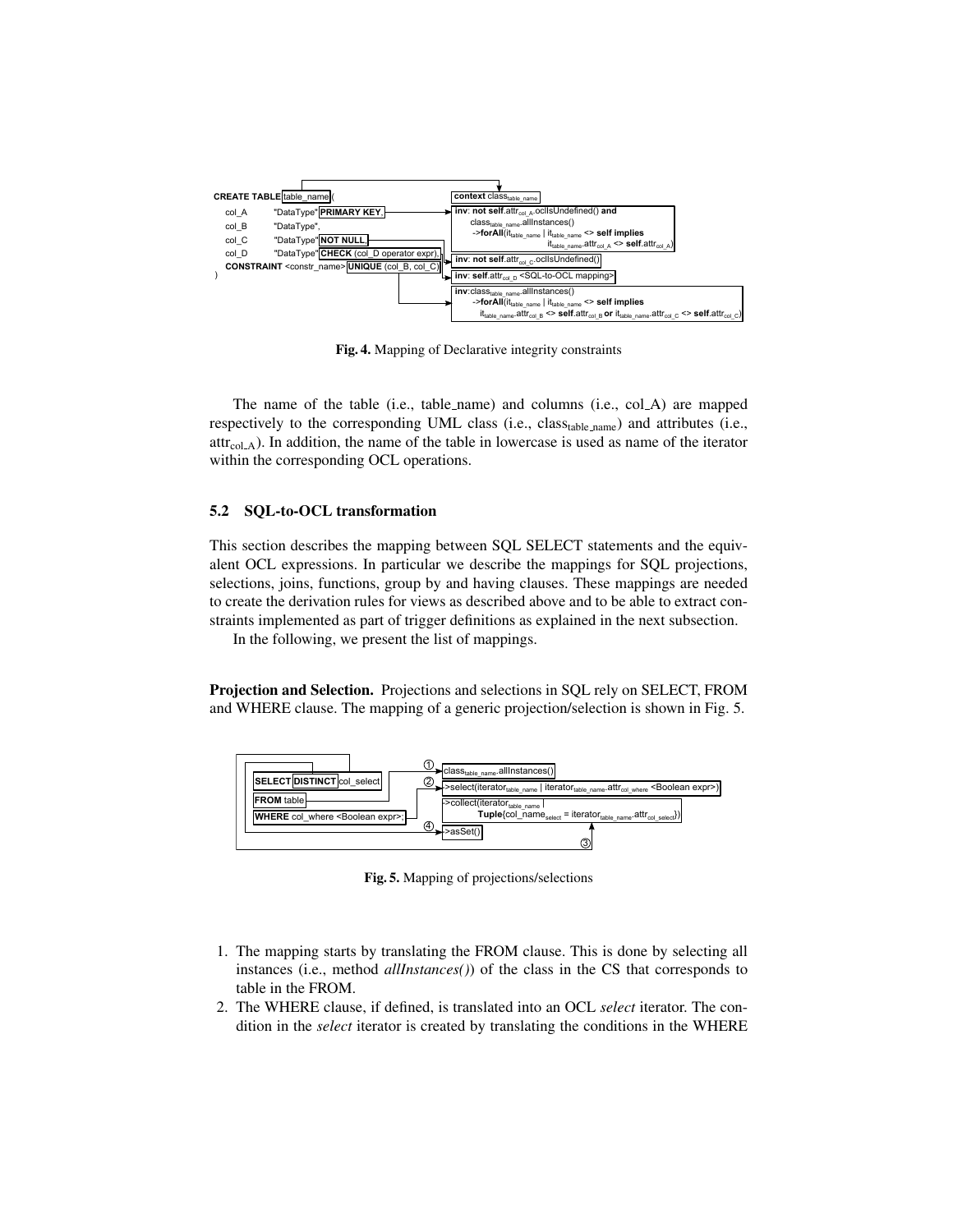clause. The mapping is basically a direct mapping since the references to the column names in the WHERE are replaced by the corresponding attribute and association names. SQL functions are translated into their OCL counterparts (if existing, otherwise new OCL operations must be previously defined, e.g., see [11]).

- 3. The SELECT clause is translated into an OCL *collect* iterator that creates a collection of objects according to the structure defined in the Tuple definition. Each field in the Tuple corresponds to a column in the SELECT clause. Fields are initialized with the value of the corresponding attributes.
- 4. Finally, the DISTINCT clause might be used in conjunction with a SELECT statement to return only the different (i.e., distinct) values in a given table. This clause is mapped adding the operation *asSet()* after the mapping of the SELECT clause.

Join. In SQL, the JOIN operation combines the values of two or more tables. Our transformation covers both inner and outer joins, but for the sake of conciseness we focus the explanation on the mapping for inner joins.

The inner join is by far the most common case of joining tables. Giving two tables *a* and *b* and according to the join conditions, it returns the intersection of the two tables. The mapping of a generic inner join is shown in Fig. 6.



Fig. 6. Mapping of inner joins

- 1. Firstly, we perform the Cartesian product of the population of all tables by retrieving all the instances of the corresponding classes in the CS and applying on them the Cartesian product (named *product* in OCL).
- 2. The join conditions are mapped to the body of a *select* operation, that iterates over the tuples of the Cartesian product (i.e., iterator<sub>product</sub>), selecting those that satisfy the conditions. *First* and *second* are used to identify the classes in the Cartesian product (i.e., *classtableA name* and *classtableB name*). Note that *colA* is compared with *second* (and not *second.colB*) since in the pattern we assume that *colA* is the name of the role of the association linking the two classes (i.e., the type of *colA* in the CS is *classtableB name*).
- 3. In case the WHERE clause is defined (i.e., implicit joins or other conditions), a new *select* operation is created according to the patterns previously described.
- 4. If not all columns are selected, the collect operation is used as described in the previous pattern.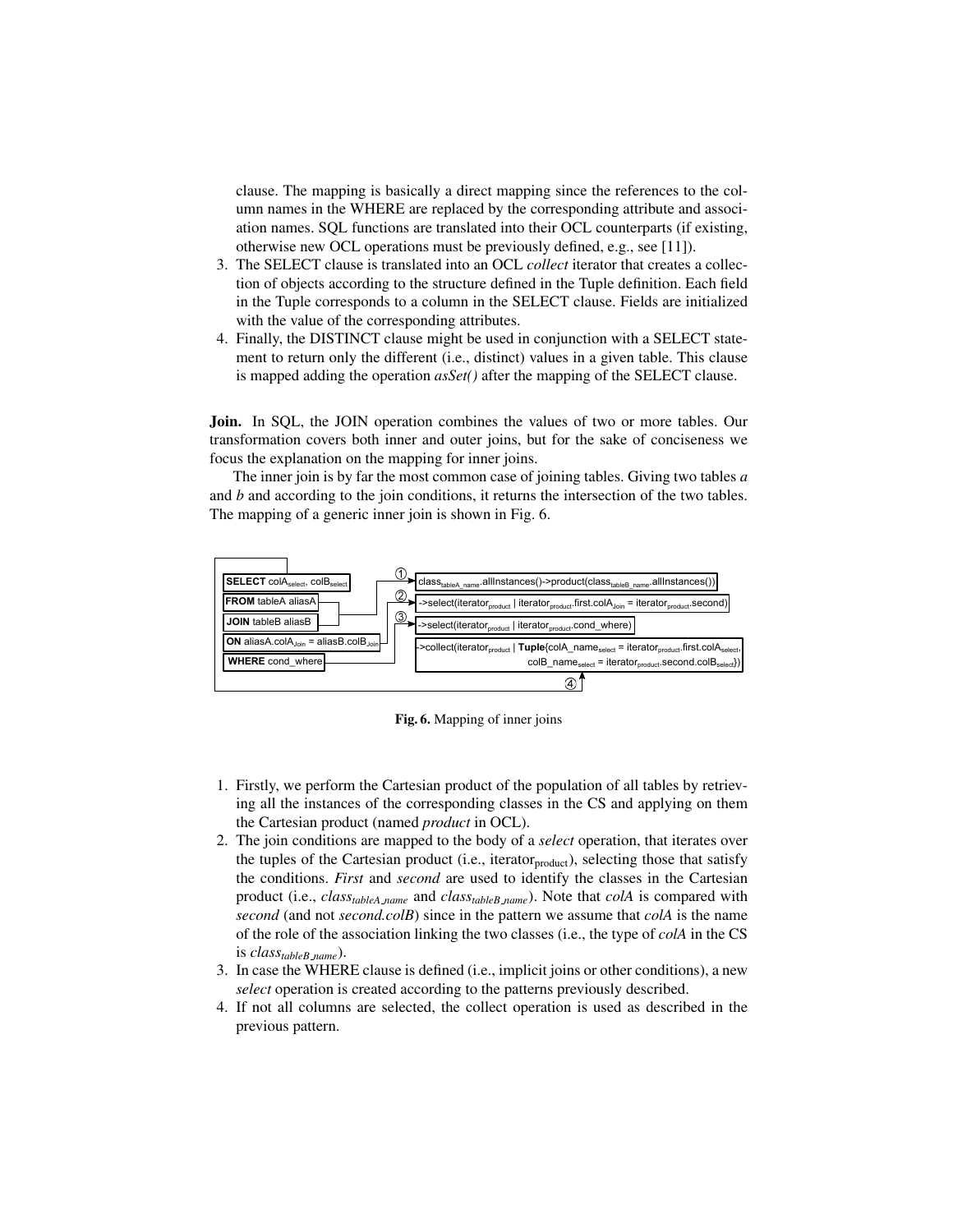Group By, Having and Aggregate Functions. The GROUP BY clause is used to group the result-set of a given SELECT statement. Groups can be filtered by means of the HAVING clause. In Fig. 7, the mapping of GROUP BY and HAVING clauses is shown.



Fig. 7. Mapping of group by and having clauses

- 1. We first translate the SQL FROM, JOIN and WHERE clauses according to the previous mapping patterns. The result is used to initialize the variable *sel*.
- 2. The tuples in *sel* are then processed to create the grouped result set *group* that maps the GROUP BY clause. In short, *group* is created by iterating on the *sel* tuples and collecting together those tuples with an identical value on the attributes corresponding to the columns in the GROUP BY clause.
- 3. If an aggregate function is applied on one of the columns in the SELECT clause, an equivalent OCL operation (see [11] for more on aggregate functions in OCL) is added at the end of the GROUP BY clause mapping.
- 4. Finally, if the HAVING clause has been defined, it is translated into a *select* operation, where the body of the *select* is created by mapping the HAVING conditions.

#### 5.3 Triggers to OCL constraints.

A second source of integrity constraints are triggers that, among other application scenarios, can be in charge of enforcing complex constraints that go beyond the expressiveness of CHECK table constraints. In particular, we focus our analysis on row-level triggers, that are generally used to check the validity of the data and for this reason they are often used to embed business rules at database level.

A trigger is a procedural code that is automatically executed in response to certain events applied to a table. It is composed by the triggering event, an optional trigger condition (i.e., WHEN clause in Figure 8) and the triggered action. The triggering event is a SQL statement, database or user event. The restriction condition is a boolean expression related to the event clause. A triggered action is a PL/SQL block that contains SQL and procedural code to be run when the triggering event occur and the restriction condition is true. Finally, triggers can be executed *instead of*, *before* or *after* performing the triggering event.

To distinguish triggers enforcing a business rule from other kinds of triggers (e.g., devoted to log actions) we use the following heuristic: all triggers embedding in their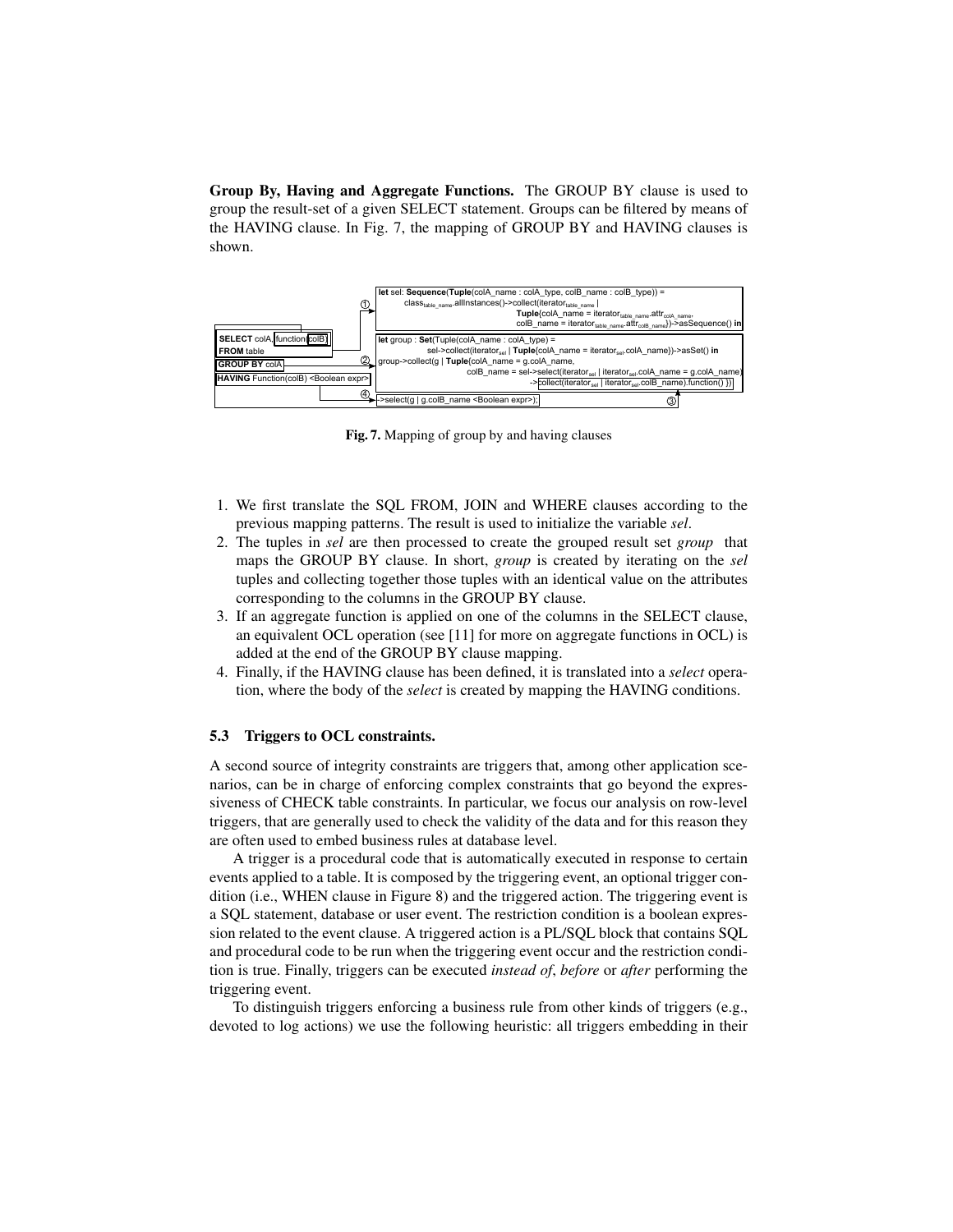action section a PL/SQL statement raising an exception defined by the user are classified as *constraint-enforcing-triggers*. For each of such triggers, an OCL invariant is generated. The context of the invariant is the UML class corresponding to the table where the trigger is defined; while its body is composed by the trigger restriction condition, if defined, and the output of the PL/SQL-to-OCL transformation described below.

PL/SQL-to-OCL Transformation The PL/SQL-to-OCL transformation is used to extract OCL constraints out of PL/SQL blocks (in our case part of trigger definitions). A stored procedure consists of three sections (see Fig. 8): an optional declaration section, identified by the keyword DECLARE and used to define variables; an execution section, wrapped between the keywords BEGIN and END and containing PL/SQL and SQL statements; and finally an optional exception handling section, used to handle the run-time error and identified by the keyword EXCEPTION. The OCL constraints are extracted starting from an analysis of the conditional statements that raise user exceptions in the execution section.



Fig. 8. Mapping of constraints enforced by triggers

PL/SQL allows defining user exceptions in two ways. One is to override an alreadydefined exception. In this case, the exception must be declared in the declaration section and raised explicitly in the execution section using the statement RAISE. The other way concerns the command RAISE APPLICATION ERROR, that raises an user-defined exception that is used to communicate an application-specific error back to the user. Both kinds of exceptions are generally business relevant, since they represent a violation of the company's business and not a technology issue. Since these exceptions are raised explicitly, they are generally nested in conditional statements, that check if the business constraints are violated or not.

For each exception, the conditions triggering the exception are mapped to an equivalent OCL expression. Note that these conditions may include variables calculated from previous SQL queries in the trigger execution section. If that case, those expressions are also processed according to the SQL-to-OCL mappings described before.

In Fig. 9, we show the mapping of the *Salary check* constraint. This trigger raises an exception when the salary of a new employee for a given job is outside the salary range expected for that job. The minimum and maximum salaries are stored in the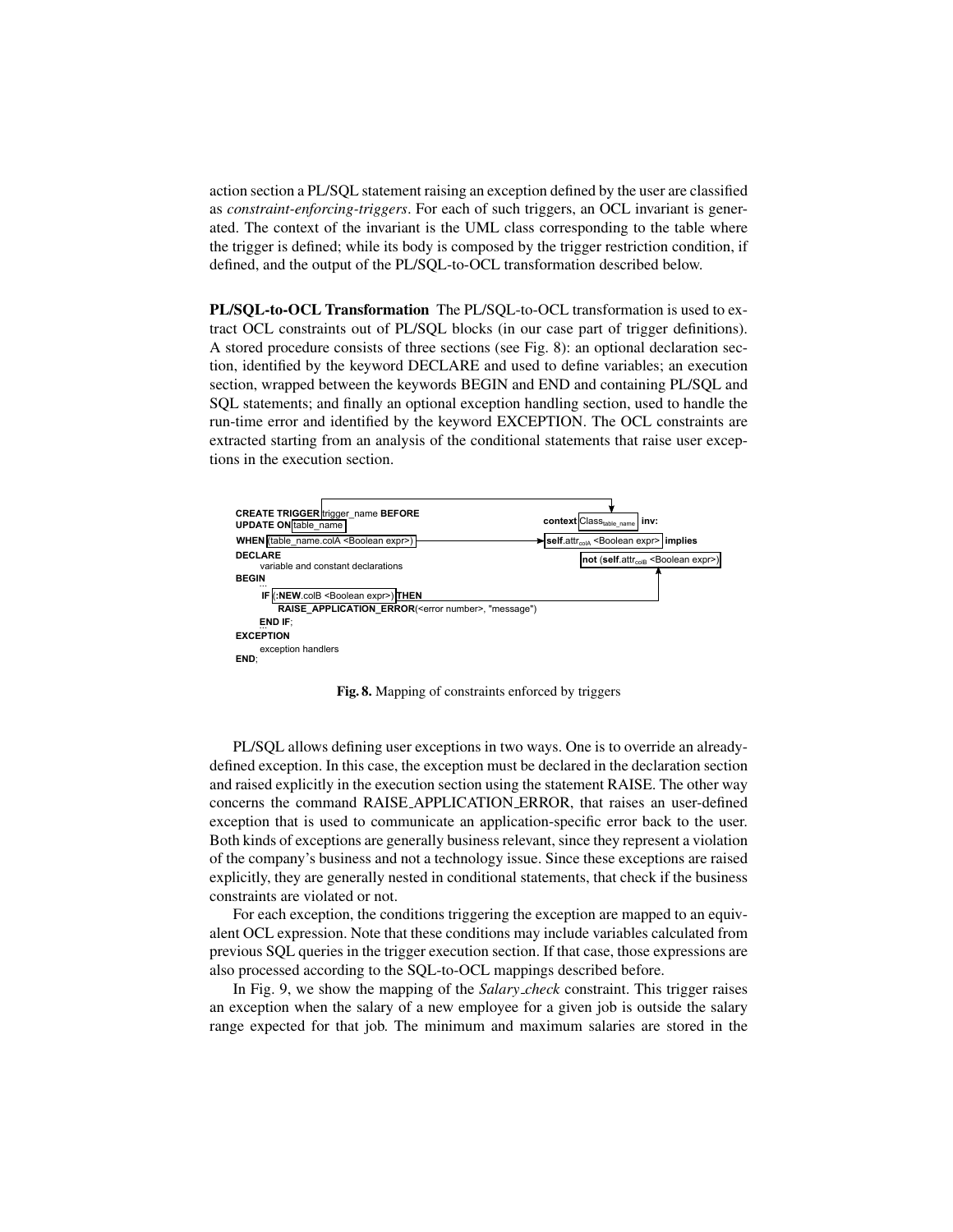

Fig. 9. Example of a constraint enforced by a trigger

table *Job* (Fig. 2). They are retrieved using two variables (i.e., *Minsal* and *Maxsal*) by means of a SELECT INTO clause. The mapping of this clause extends the mapping for SQL projections seen before. Each variable is mapped to an OCL *let* expression, where the OCL variable takes the name and the type of the SQL variable defined in the DECLARE section of the trigger. Variable values are initialized with the result of the SQL-to-OCL mapping for the SQL query expression. Since in PL/SQL, SELECT INTO statements can only return one single row, the first elements of both projections are returned using the OCL operation *first()*. Finally, the values of the two variables are compared according to a boolean expression that maps the negation of the PL/SQL if-statement condition.

Refining OCL Constraints Constraints enforced by a trigger should be linked to the event that may fire the trigger. For instance, the *Salary* constraint extracted in Fig. 9 should only be checked when creating new employees not when updating them (there could be another trigger in charge of checking that updates also respect the constraint but this is not something we can deduce from this single trigger). This corresponds to the concept of creation-time constraints[12]. Therefore, when extracting the constraints we use the stereotype mechanism from the UML language to annotate each constraint with information of the events that apply to it.

Only when we find the set of equivalent constraints that altogether are annotated with all the relevant events for the kind of condition enforced by the constraint set, we can merge them and define the resulting constraint as a standard OCL invariant.

A complete procedure to identify semantically-equivalent constraints and to analyze which events can violate the constraint is out of the scope of this paper. They are needed respectively to create a single constraint annotated with the union of events for each individual constraint, and to guess if the set of database triggers are sufficient to ensure that the generated constraint should always hold (and not only at the creation, update or deletion time). The aforementioned procedure would rely on [13] for the detection of redundant constraints and [14] for the derivation of relevant events for each constraint.

#### 6 Conclusion and Future Work

In this paper, we have presented a model-based reverse engineering approach for extracting an UML/OCL model out of a database implementation in order to facilitate